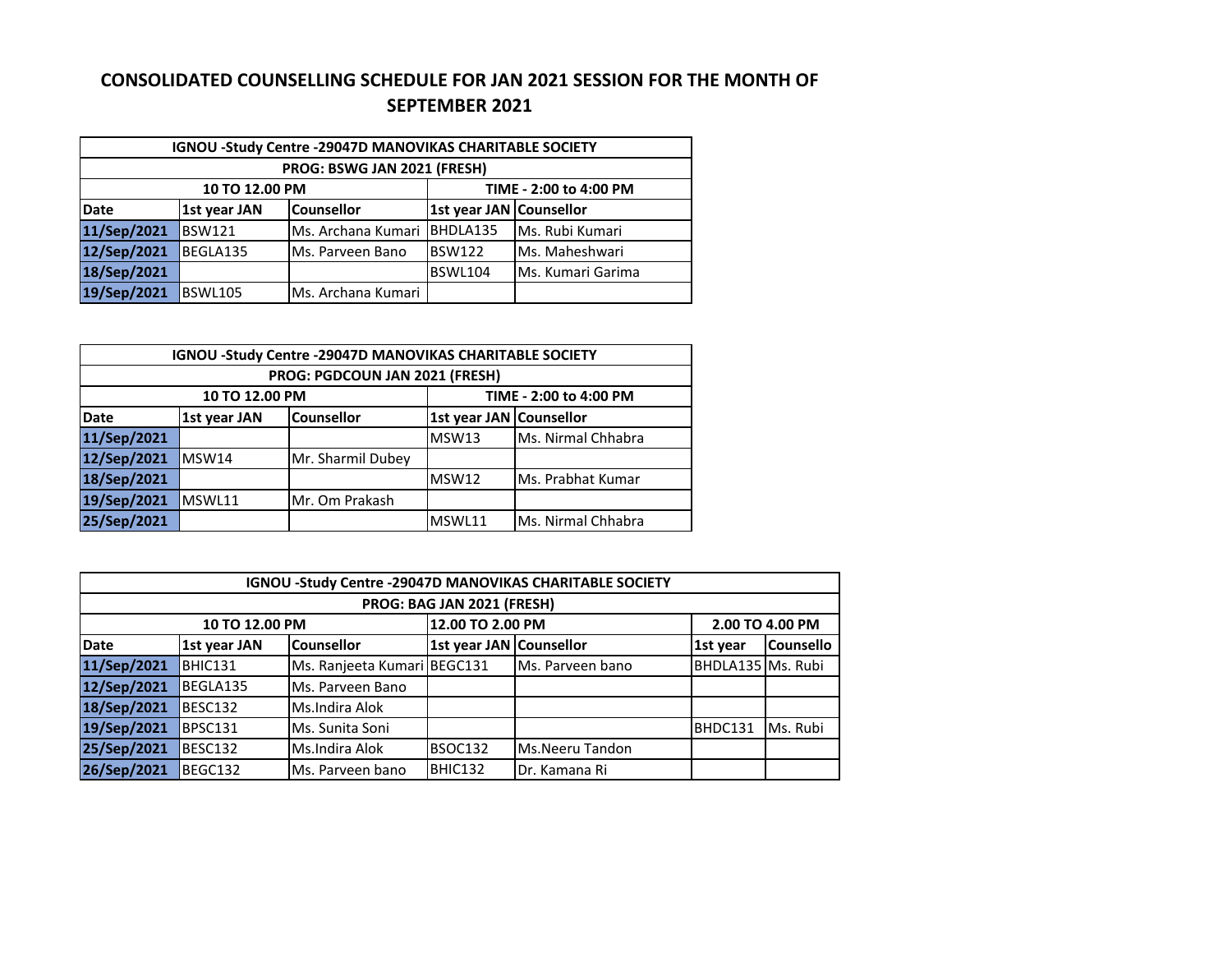| IGNOU -Study Centre -29047D MANOVIKAS CHARITABLE SOCIETY |                                          |                                                    |         |                    |  |  |  |
|----------------------------------------------------------|------------------------------------------|----------------------------------------------------|---------|--------------------|--|--|--|
| <b>PROG: MSWC2 JAN 2021 (RR)</b>                         |                                          |                                                    |         |                    |  |  |  |
|                                                          | 10 TO 12.00 PM<br>TIME - 2:00 to 4:00 PM |                                                    |         |                    |  |  |  |
| <b>Date</b>                                              | 2nd year JAN                             | <b>Counsellor</b><br>2nd year<br><b>Counsellor</b> |         |                    |  |  |  |
| 11/Sep/2021                                              |                                          |                                                    | MSW13   | Ms. Nirmal Chhabra |  |  |  |
| 12/Sep/2021                                              | MSW14                                    | Mr. Sharmil Dubey                                  |         |                    |  |  |  |
| 18/Sep/2021                                              | MSWL-49                                  | Mr. Sharmil Dubey                                  | MSW12   | Ms. Prabhat Kumar  |  |  |  |
| 25/Sep/2021                                              |                                          |                                                    | MSWL-48 | Ms. Prabhat Kumar  |  |  |  |
| 26/Sep/2021                                              | MSWL-48                                  | Mr. Om Prakash                                     |         |                    |  |  |  |

|             | <b>IGNOU -Study Centre -29047D MANOVIKAS CHARITABLE SOCIETY</b> |                     |                  |                        |                 |                  |  |  |
|-------------|-----------------------------------------------------------------|---------------------|------------------|------------------------|-----------------|------------------|--|--|
|             | <b>PROG: BAG2 JAN 2021 (RR)</b>                                 |                     |                  |                        |                 |                  |  |  |
|             | 10 TO 12.00 PM                                                  |                     | 12.00 TO 2.00 PM |                        | 2.00 TO 4.00 PM |                  |  |  |
| Date        | 2nd year JAN                                                    | <b>Counsellor</b>   | 2nd year         | <b>Counsellor</b>      | 2nd year        | <b>Counsello</b> |  |  |
| 11/Sep/2021 | BECC133                                                         | Mr. Ashok Kumar     | <b>BHIC 134</b>  | <b>IDr. Kamana Rai</b> |                 |                  |  |  |
| 12/Sep/2021 | BSOC133                                                         | Ms.Indira Alok      | <b>BPSC133</b>   | Ms. Sunita Soni        | BEGLA137 Ms.    |                  |  |  |
| 18/Sep/2021 | BSOC134                                                         | Ms.Neeru Tandon     | BHDLA137         | Ms. Rubi Kumari        |                 |                  |  |  |
| 25/Sep/2021 | BHIC 133                                                        | Ms. Ranjeeta Kumari |                  |                        |                 |                  |  |  |

| <b>IGNOU -Study Centre -29047D MANOVIKAS CHARITABLE SOCIETY</b> |              |                     |          |                   |              |                  |  |
|-----------------------------------------------------------------|--------------|---------------------|----------|-------------------|--------------|------------------|--|
| <b>PROG: BA2 JAN 2021 (RR)</b>                                  |              |                     |          |                   |              |                  |  |
| 12.00 TO 2.00 PM<br>10 TO 12.00 PM                              |              |                     |          |                   |              | 2.00 TO 4.00 PM  |  |
| Date                                                            | 3rd year JAN | <b>Counsellor</b>   | 3rd year | <b>Counsellor</b> | 3rd year     | <b>Counsello</b> |  |
| 12/Sep/2021                                                     | $IFST-01$    | Mr. Prabhat Kumar   |          |                   | <b>ESO11</b> | Ms.Neeru         |  |
| 18/Sep/2021                                                     | $EHI-04$     | Ms. Ranjeeta Kumari |          |                   |              |                  |  |
| 25/Sep/2021                                                     | BHDE106      | Ms. Rubi Kumari     | BEGE103  | IMs. Parveen bano |              |                  |  |